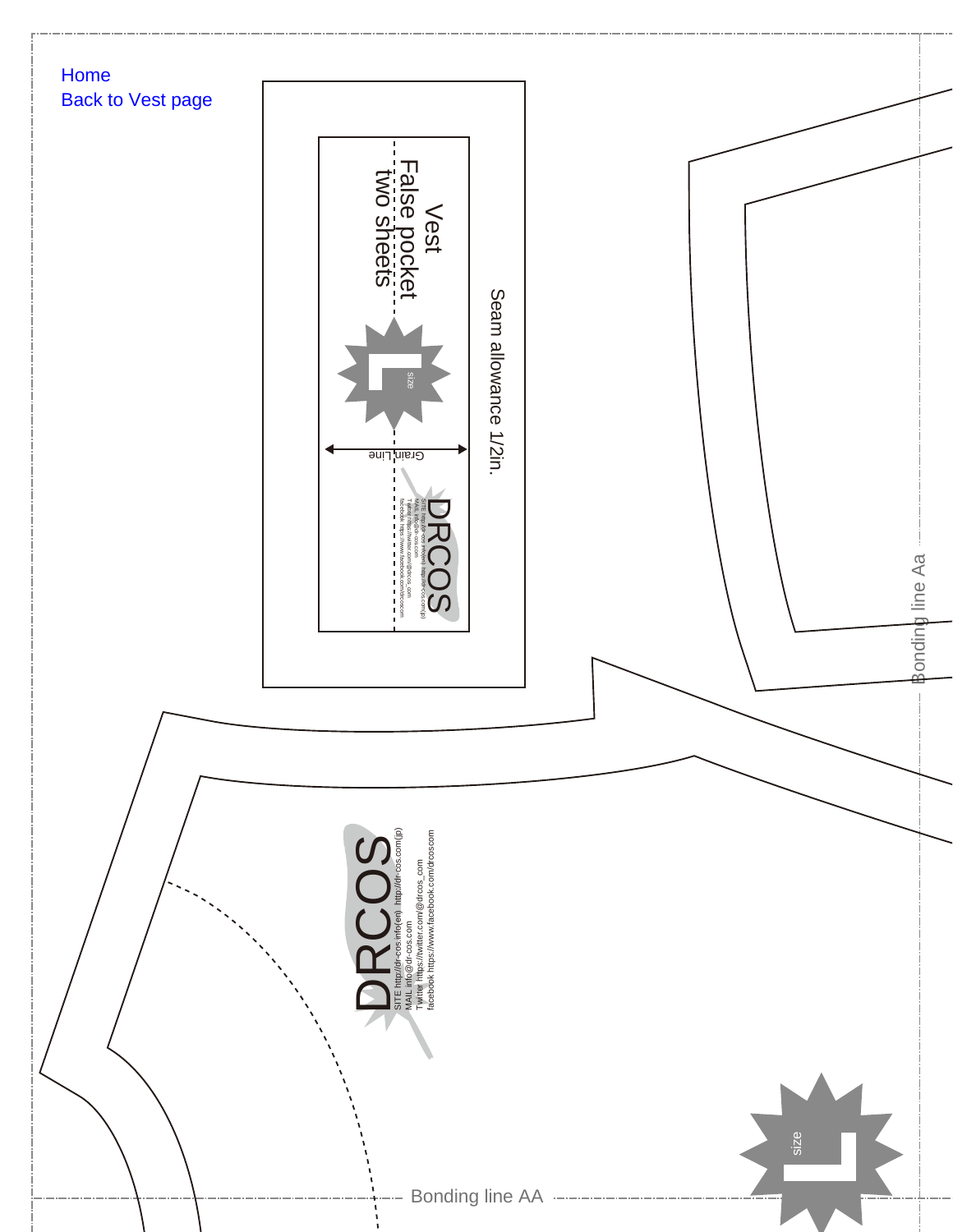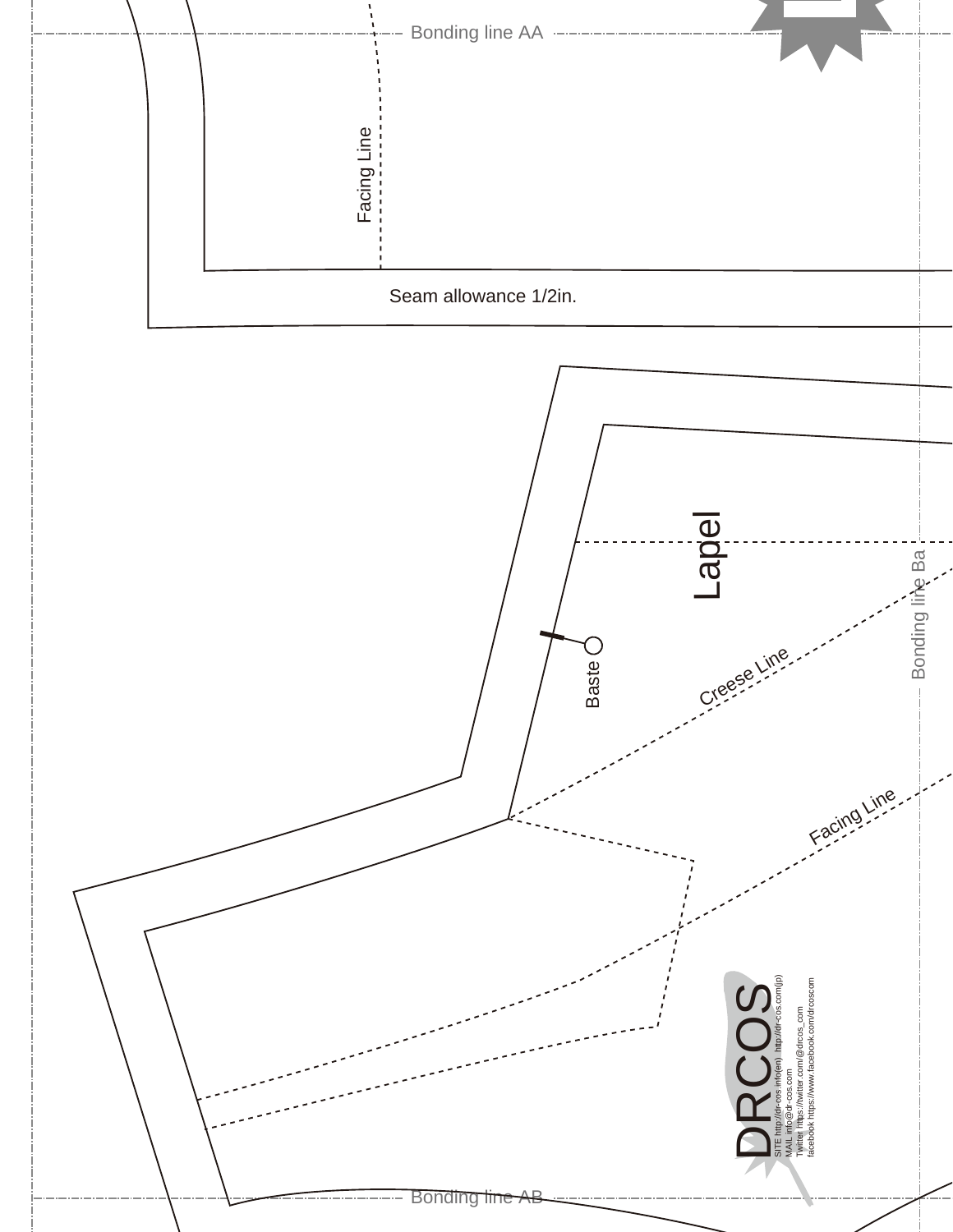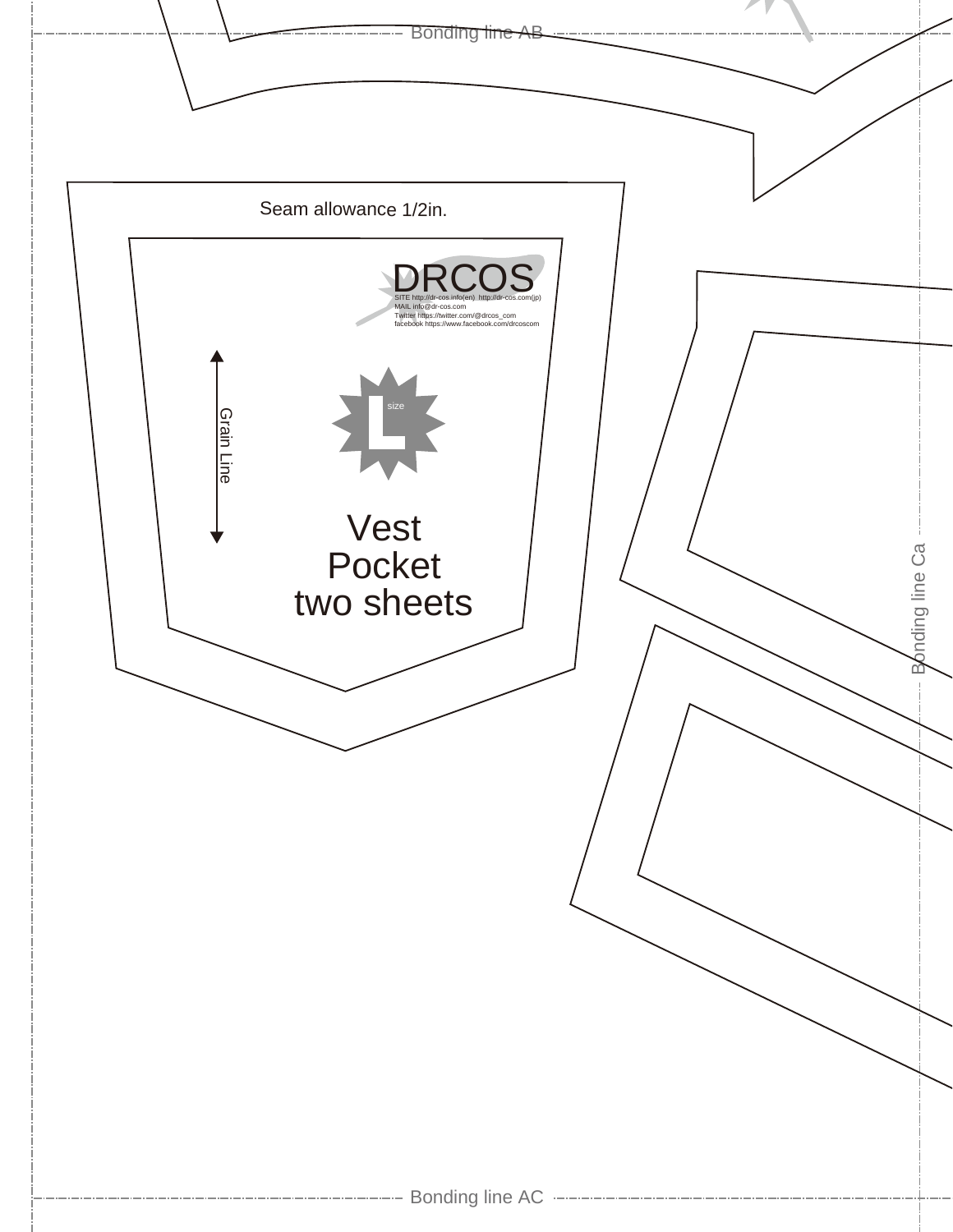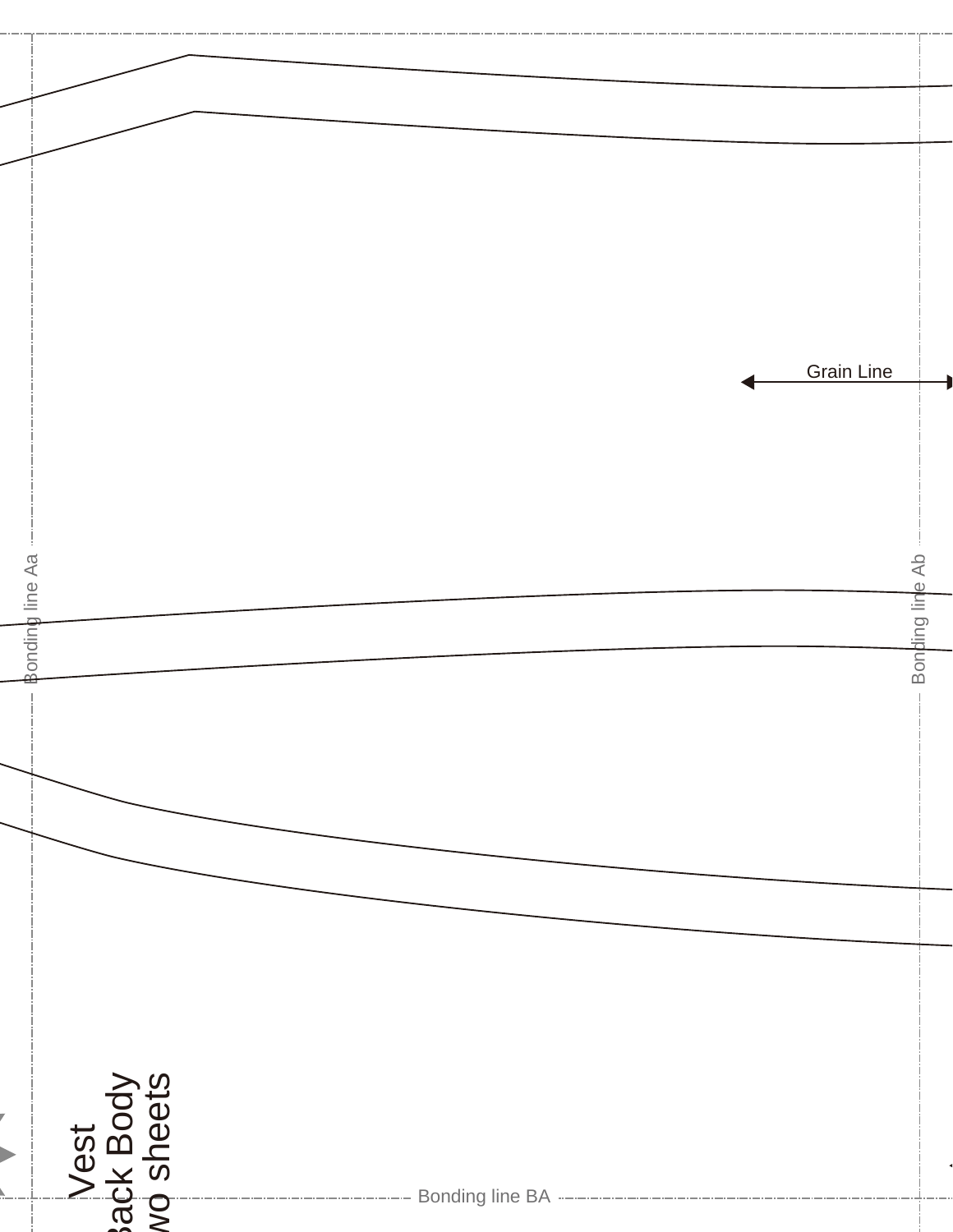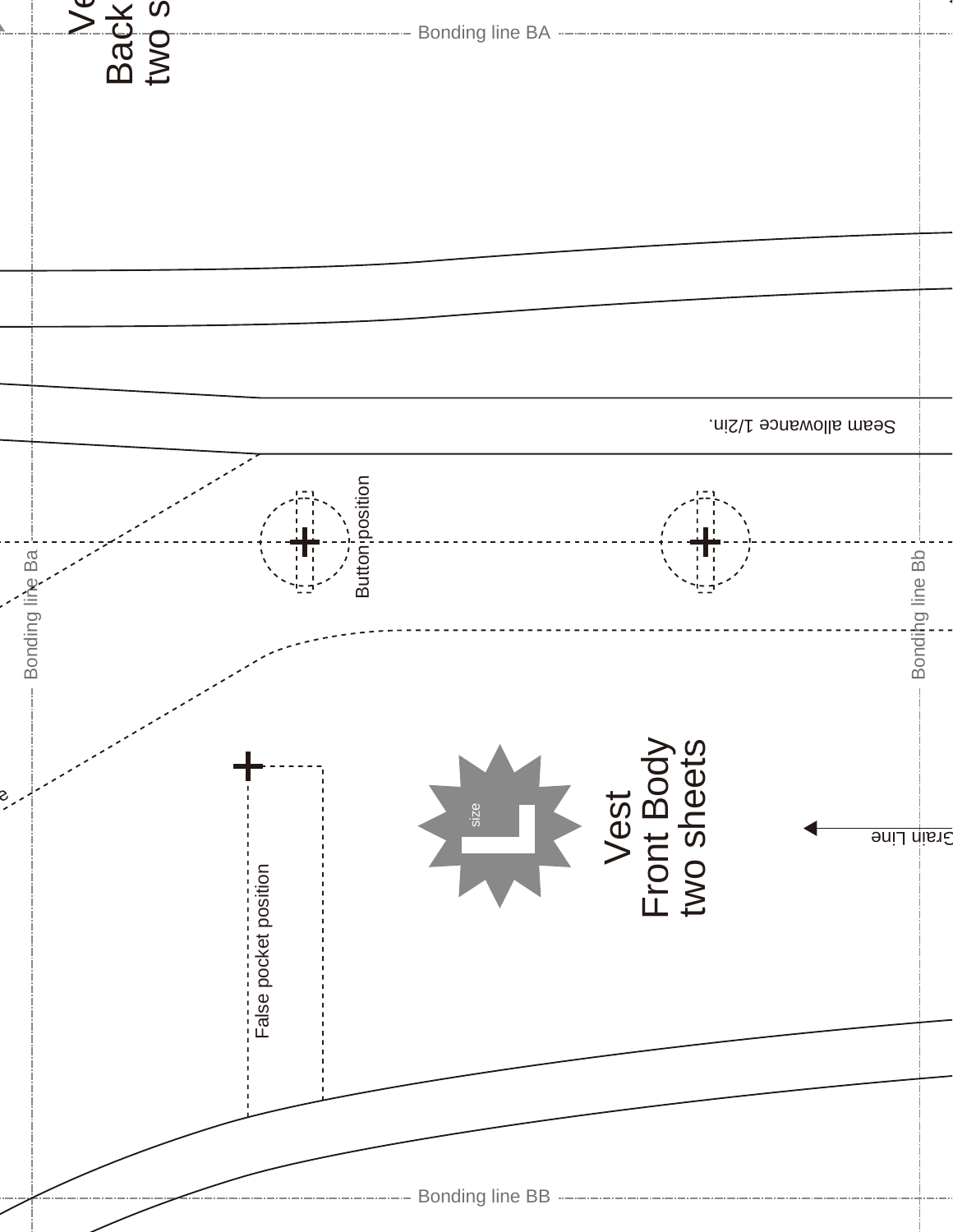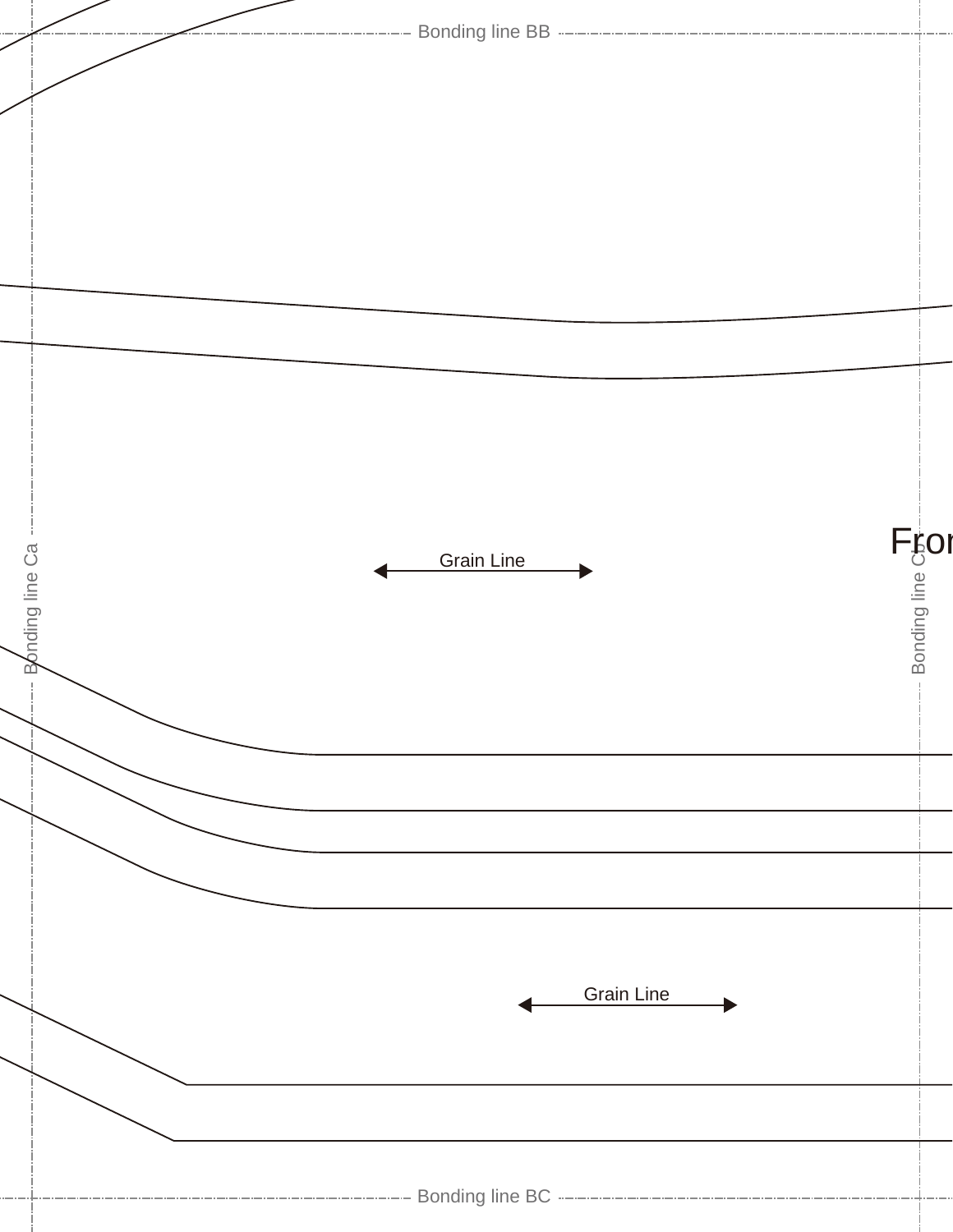|                 |            | Vest<br>Lining Fabric<br>two sheets |                 |
|-----------------|------------|-------------------------------------|-----------------|
|                 |            |                                     | <b>Size</b>     |
|                 |            |                                     |                 |
|                 |            |                                     |                 |
|                 |            |                                     |                 |
|                 |            |                                     |                 |
|                 |            |                                     |                 |
|                 |            |                                     |                 |
|                 |            |                                     |                 |
| Bonding line Ab |            |                                     | Bonding line Ac |
|                 |            |                                     |                 |
|                 |            |                                     |                 |
|                 |            |                                     |                 |
|                 |            |                                     |                 |
|                 |            |                                     |                 |
|                 |            |                                     |                 |
|                 |            |                                     |                 |
|                 |            |                                     |                 |
|                 |            |                                     |                 |
|                 |            |                                     |                 |
|                 |            |                                     |                 |
|                 |            |                                     |                 |
|                 |            |                                     |                 |
|                 |            |                                     |                 |
|                 | Grain Line |                                     |                 |
|                 |            |                                     |                 |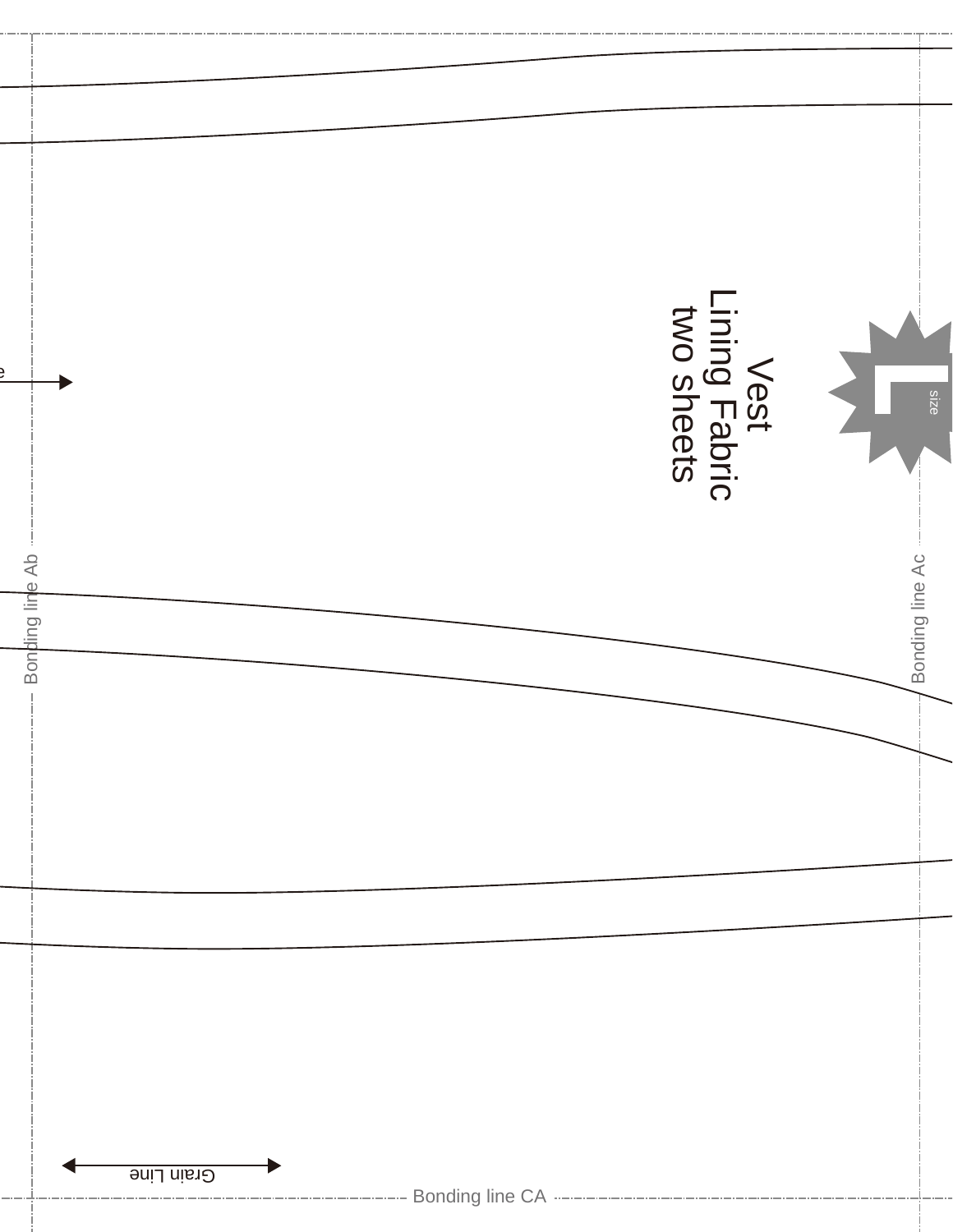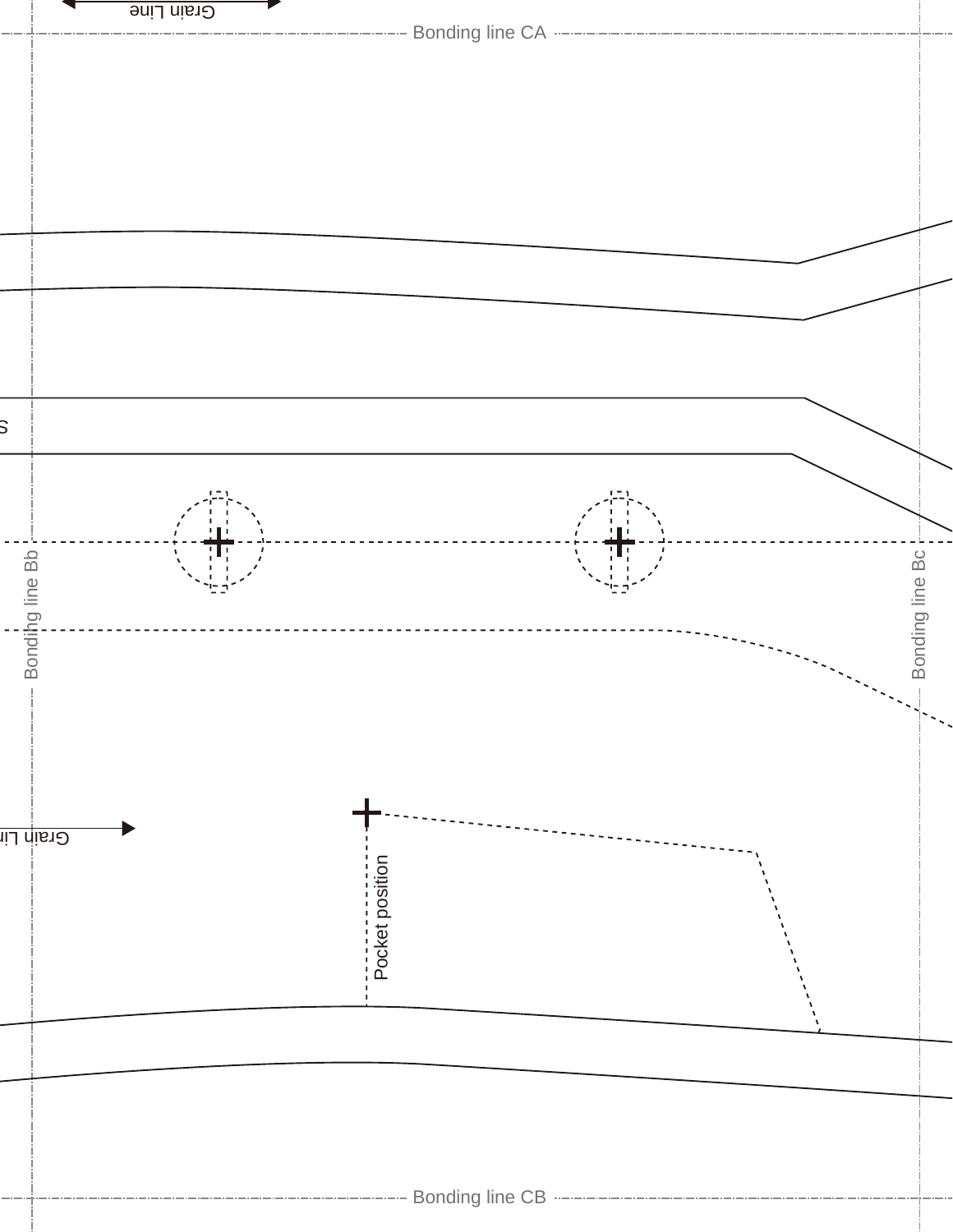| -------------------- Bonding line CB --------------------------                                        |  |  |
|--------------------------------------------------------------------------------------------------------|--|--|
|                                                                                                        |  |  |
| Vest<br>Front Body Lining Fabric<br>all two sheets<br>all all two sheets<br>Size<br>ပိ<br>Ronding line |  |  |
| Seam allowance 1/2in.                                                                                  |  |  |
| Vest<br>Front Body Facing<br>two sheets                                                                |  |  |
| Seam allowance 1/2in.                                                                                  |  |  |
|                                                                                                        |  |  |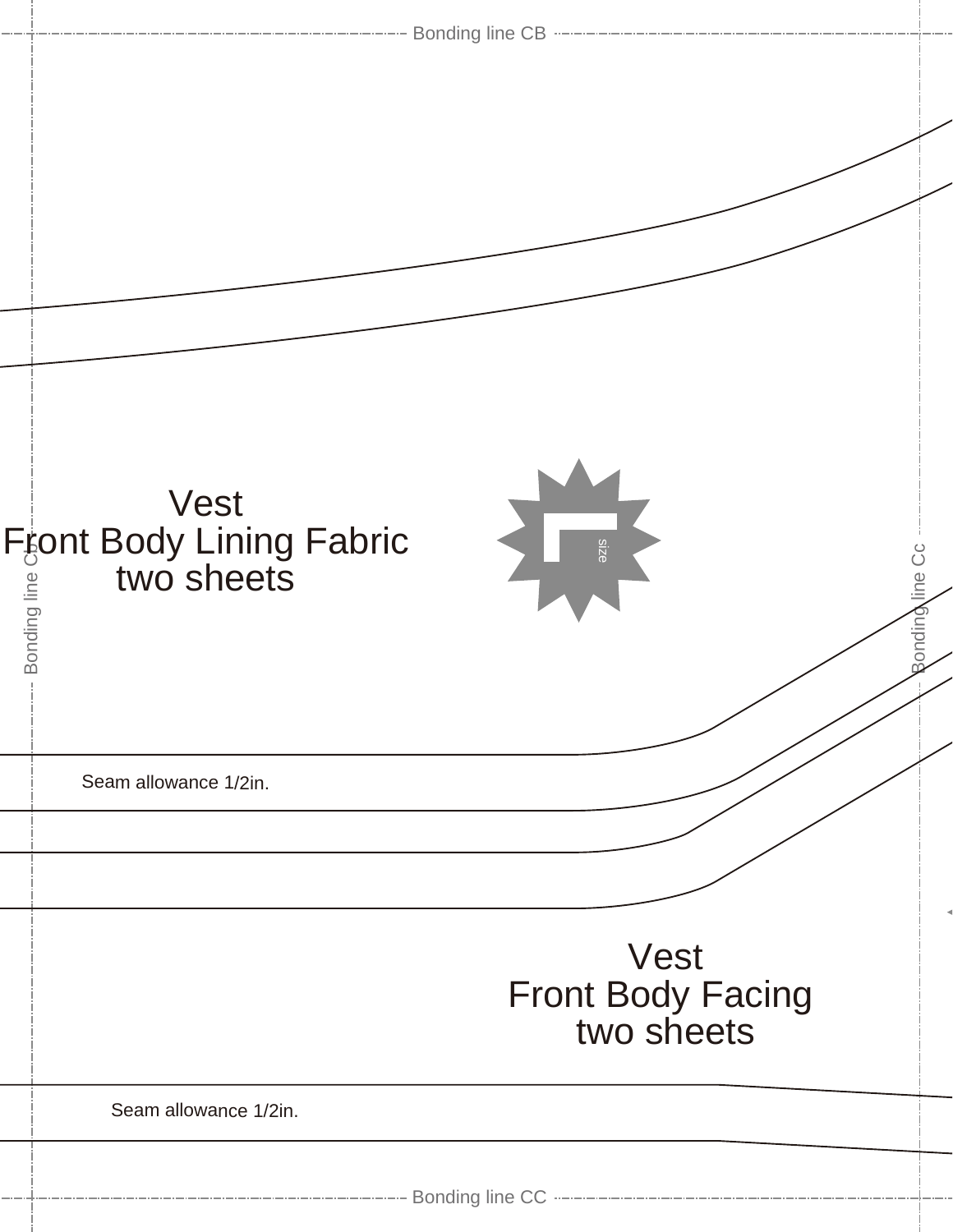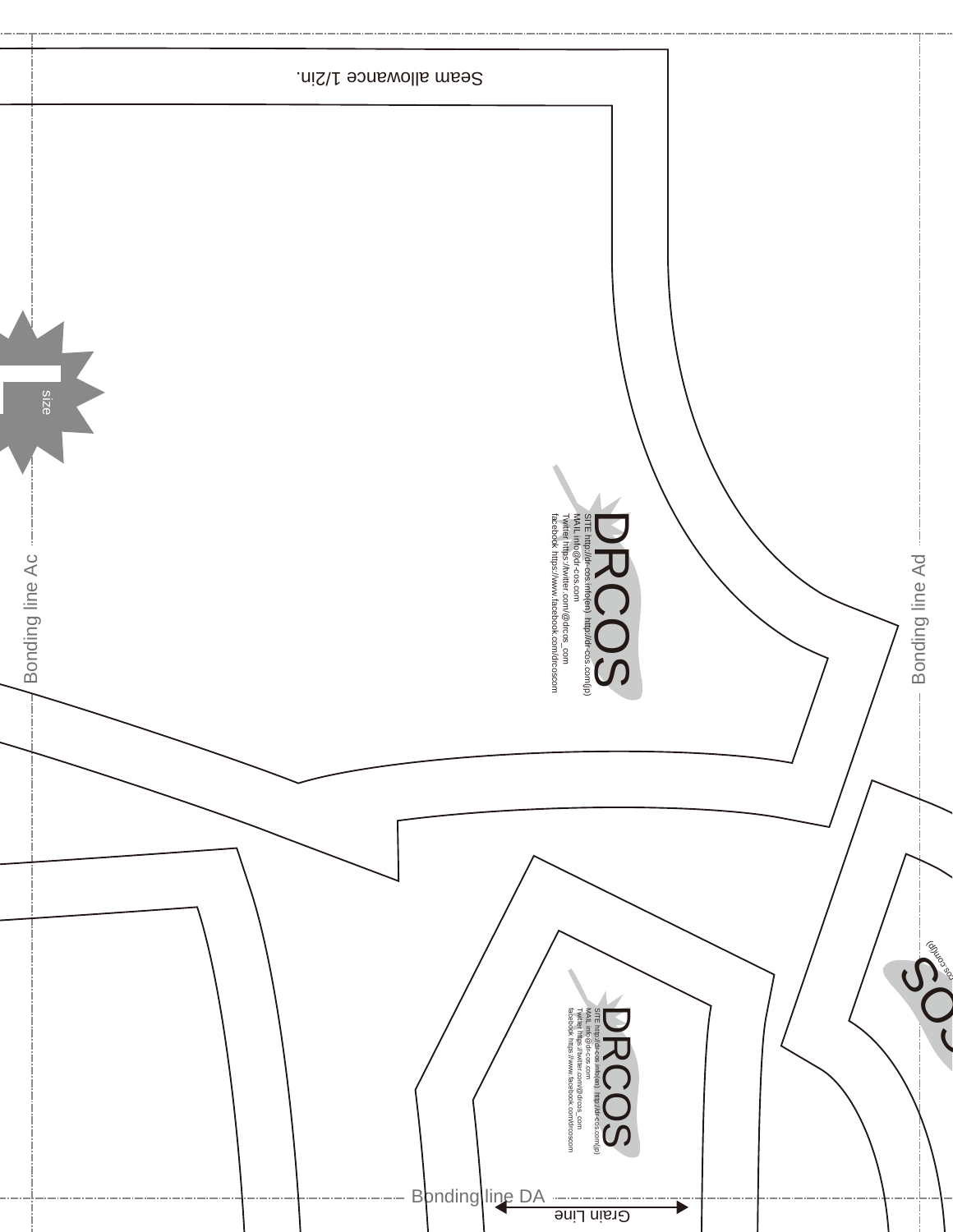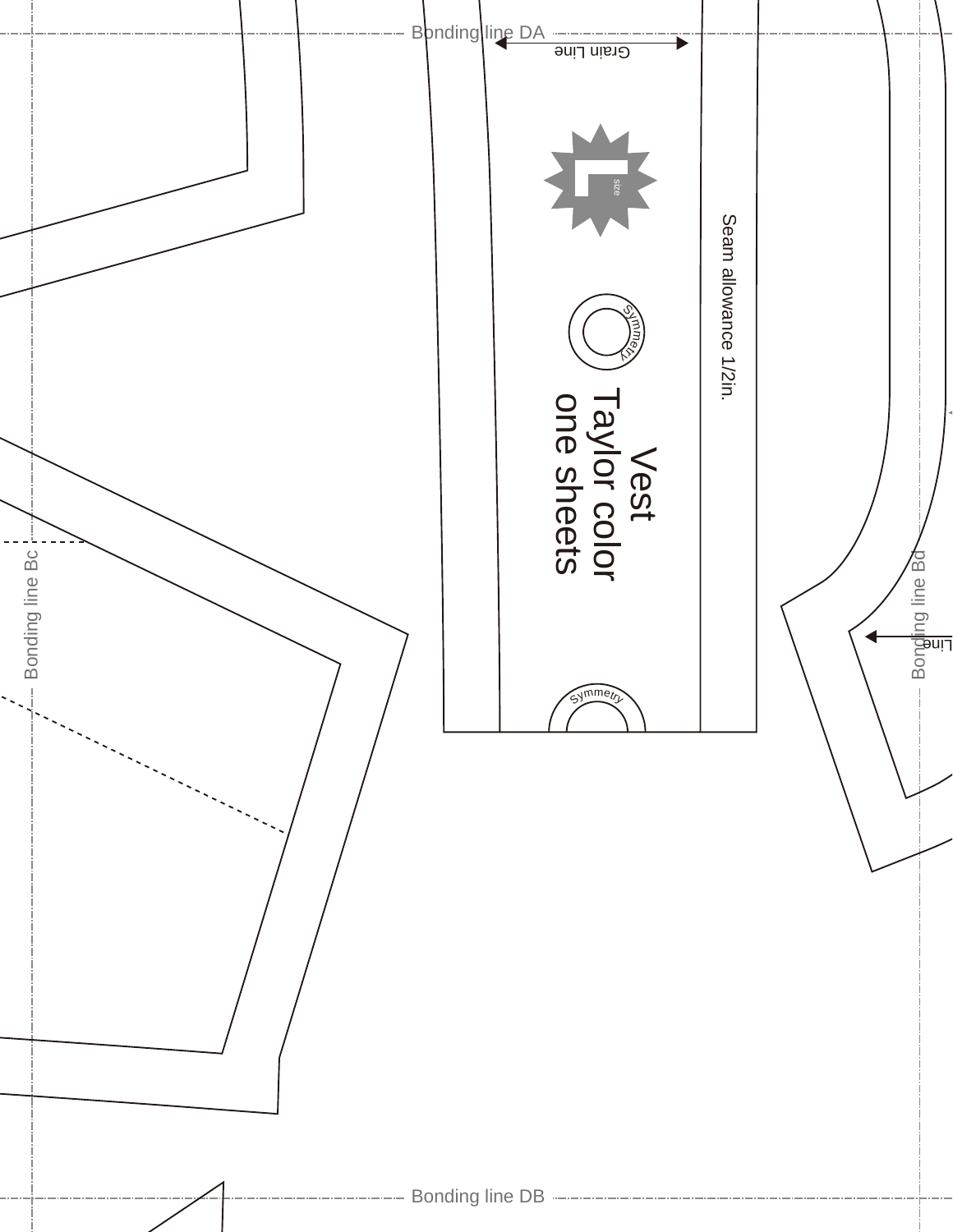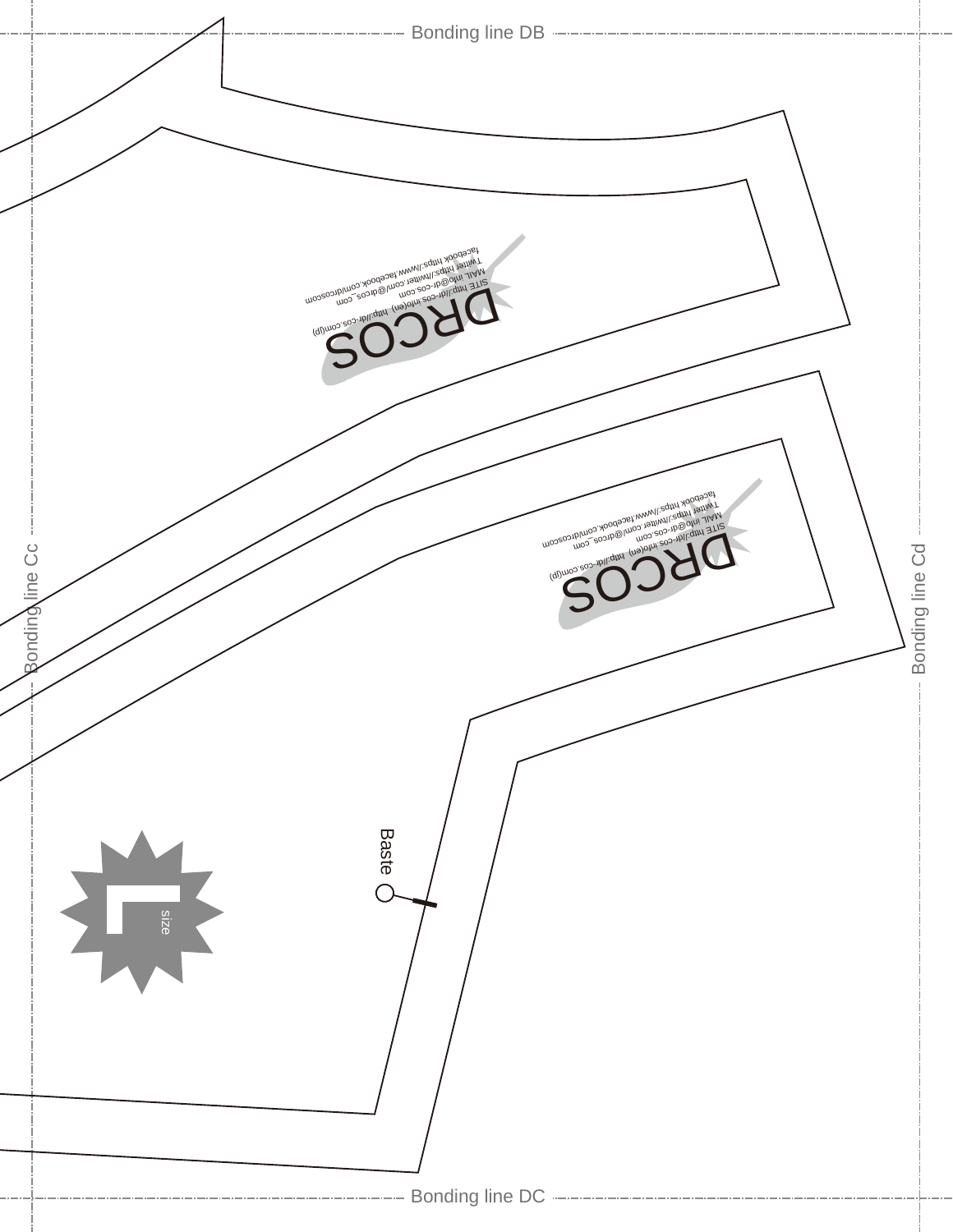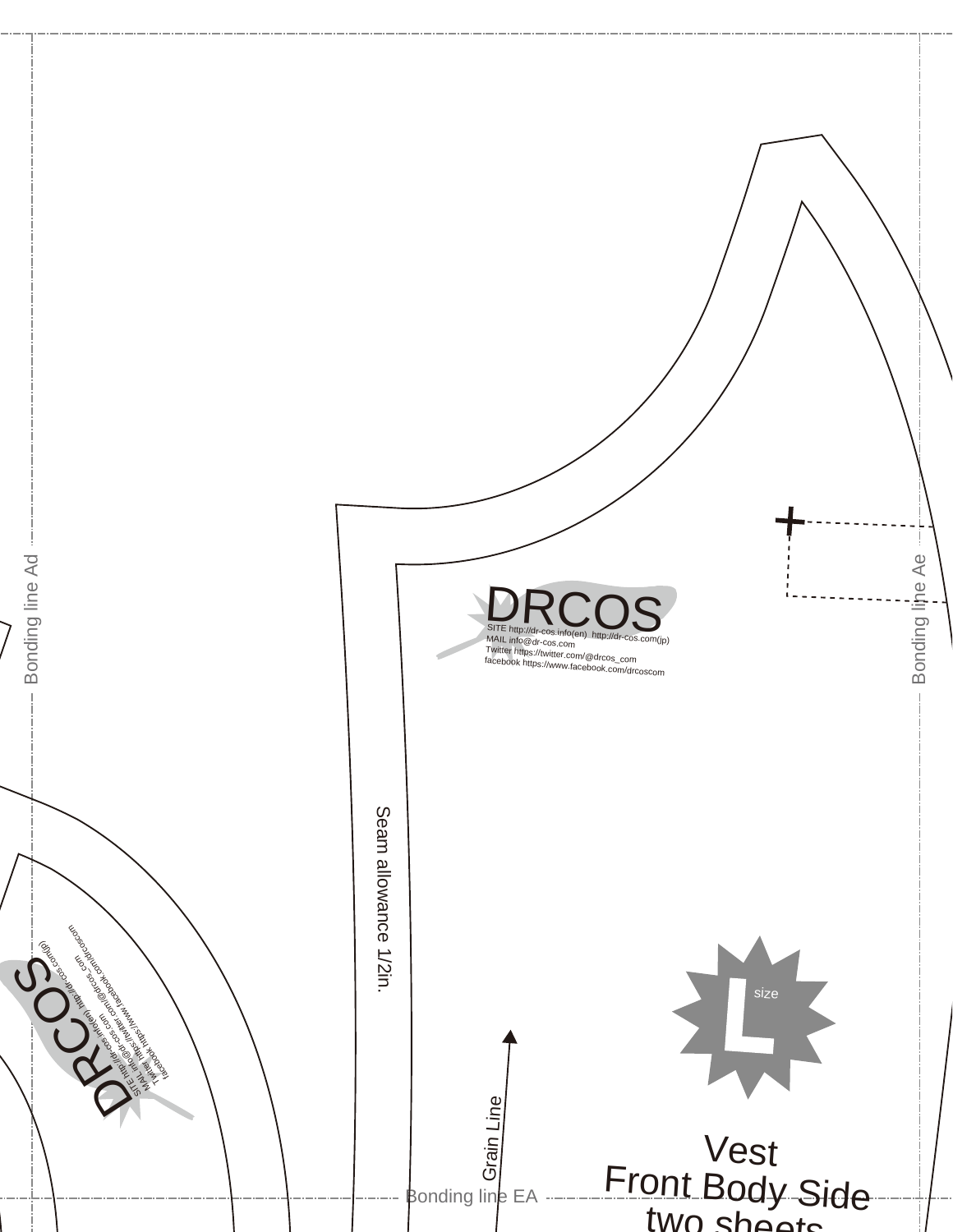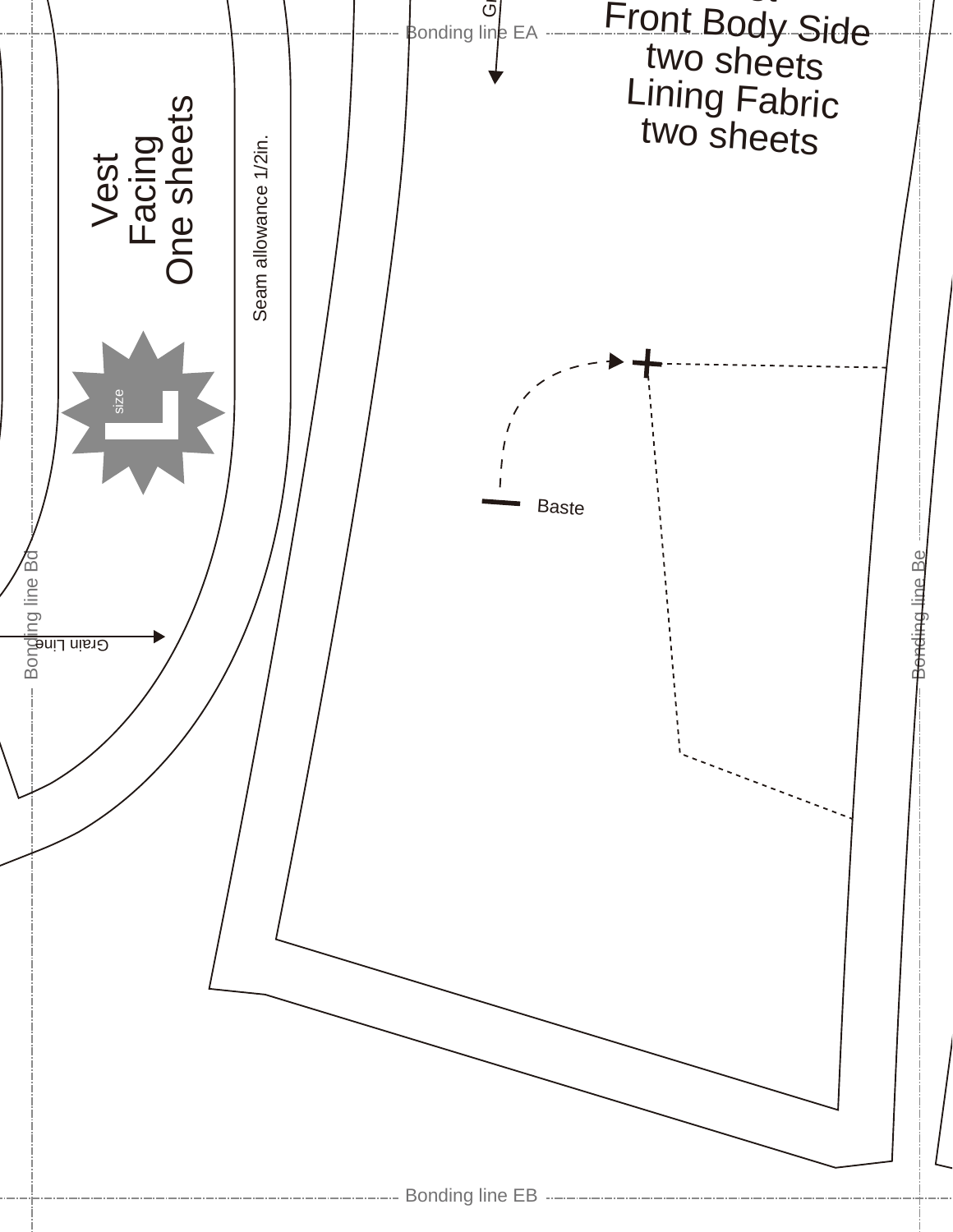